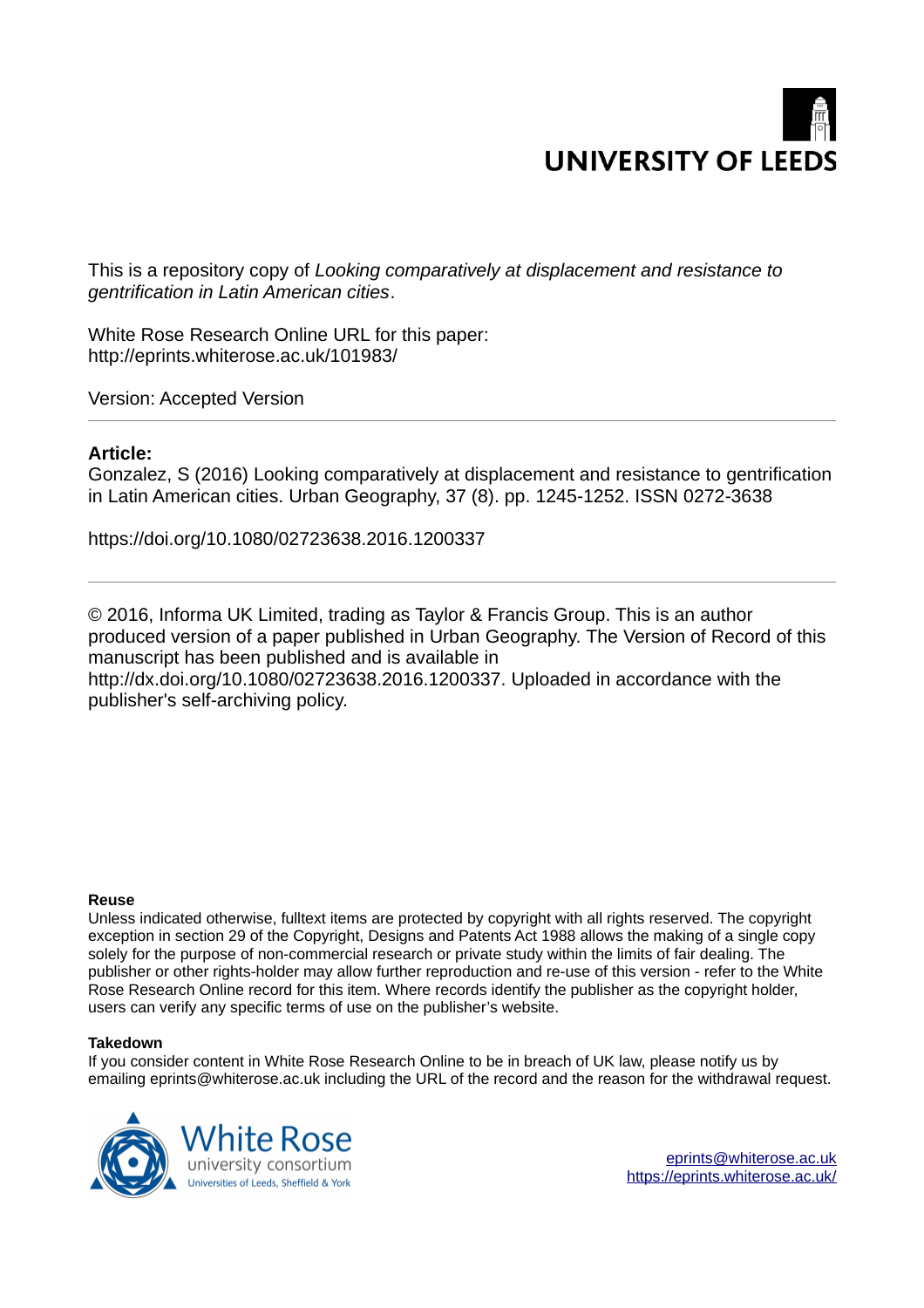# **Looking comparatively at displacement and resistance to gentrification in Latin American cities**

Sara González

School of Geography

University of Leeds

s.gonzalez@leeds.ac.uk

**To be published in Urban Geography as a commentary piece to the special issue 'Latin American gentrifications'**

Keywords: Latin America, gentrification, comparative urbanism, displacement, critical urban theory

#### **Introduction:**

This commentary builds on the original articles presented in this special issue on 'Latin American gentrifications' and filters these debates through a comparativist perspective to distil new potential learnings. Comparative urbanism or the recent comparativist turn in urban studies is a proposition to transform urban studies that has been pioneered by the work of Robinson (2016). Taking inspiration from postcolonial approaches, this can be done by "open[ing] urban studies to a more global repertoire of potential insights" (Ibid, 2016: 6) and fundamentally shaking established ways of theorising about cities which have been traditionally based on the Anglo-American urban experience. Responding to this open ontology proposed by Robinson, Peck (2015:162) has however cautioned against a potential "particularist drift" of the new comparativism where any theorisation or abstraction would be "tagged […] as a form of neo-colonial universalism". This commentary makes an intervention in this debate and hopes to show that urban critical studies can benefit enormously from the comparative turn still maintaining a theoretical compass with the ultimate aim to overcome urban injustices across the world.

It has already been established that gentrification studies have a strong comparative tradition and have been experimenting with comparative work (Harris, 2008; Janoschka et al 2014; Lees, 2012, 2014; Lees et al, 2015, 2016; López-Morales, 2015). Building on this experience, this commentary makes three contributions: First, I review the articles in the special issue noting the various forms in which they adopt comparative strategies and thus highlighting the specificities of gentrification processes in Latin America. Secondly, I compare two of the most significant processes related to gentrification in Latin America, namely displacement and resistance, across the four cities discussed in this special issue. And finally, I reflect on how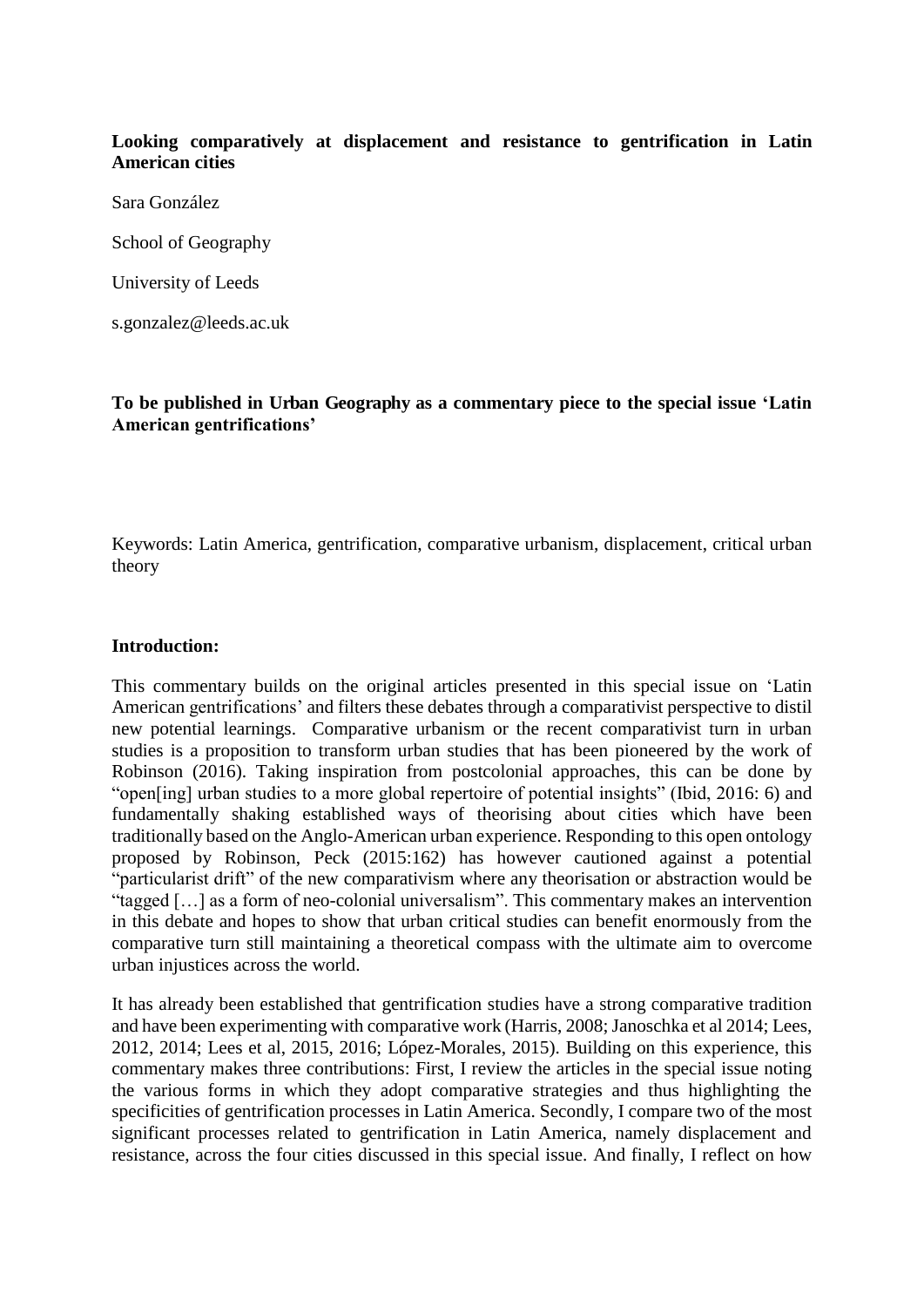this comparativist turn can improve the mission of urban critical theory to expose, politicise and propose as expressed by Peter Marcuse (2009).

# **Thinking comparatively about gentrification in Latin America.**

This special issue investigates the contours of gentrification processes in Latin America by focusing mainly on four cities: Mexico City, Buenos Aires, Rio de Janeiro and Santiago de Chile. Although not always explicitly (apart from Janoschka and Sequera) the papers actually adopt various degrees and forms of a comparative gesture as identified by Robinson (2016).

At the most general level, many of the papers in this special issue look at gentrification processes in Latin America in relation to the Anglo-American and European traditions. By doing this we get an interesting insight into the "embedded regional scholarship and regional circuits of theorization" (Robinson, 2015: 59). Gentrification, as various authors of this issue show, as an academic and policy concept arrived from somewhere else into Latin America and there has been certain resistance amongst Latin American academics and policy makers to accept the term. Two factors seem to have provoked this resistance. Firstly, the term was seen as an imposition from an Anglo-Saxon academic world (Janoschka, Sequera this issue, Janoschka et al, 2014; Delgadillo, this issue). Relatedly there has been another discussion about whether to adopt it as an Anglicism or find a similar term in Spanish (García Herrera in 2001; see also Waley, 2016 for a similar discussion in Japanese). A different line of resistance stemmed from the argument defended in some Latin American academic and policy circles that gentrification in Latin America is different to that of Europe and the US because it does not automatically lead to displacement. Delgadillo's (this issue) research on gentrification and displacement in Mexico City is explicitly shaped by this debate. According to Delgadillo, displacement deniers use as evidence the fact that in central Latin American cities you can find gentrified areas next to or mixed up with dilapidated properties or "low value" retail and services. Below I explain the implications of these views.

Another form of comparative gesture is that developed by López-Morales (this issue) who takes the theory of the rent gap, developed in a North American context, and builds a territorially located analysis of changes in central Santiago. The point is not to test whether the rent gap is happening in Santiago but to explain critically an urban phenomenon and provide, as Robinson (2016) suggests, "new lines of theorisation elsewhere based on [a] new case study" (p.21). As such he uses his case study to uncover new potential explanatory powers for rent gap theory, such as the ability to measure who is capturing the rent gap created in the central areas of the city and how.

In their paper, Janoschka and Sequera embrace most explicitly a comparative approach building on their previous "regional" review of gentrification in Spain and Latin America (Janoschka et al, 2014). Taking four paradigmatic cases, they compose a comparison that shows the variation but ultimately the underlying processes of accumulation by dispossession and displacement that are taking place in urban Latin America. I discuss more of their understanding of displacement in the following section.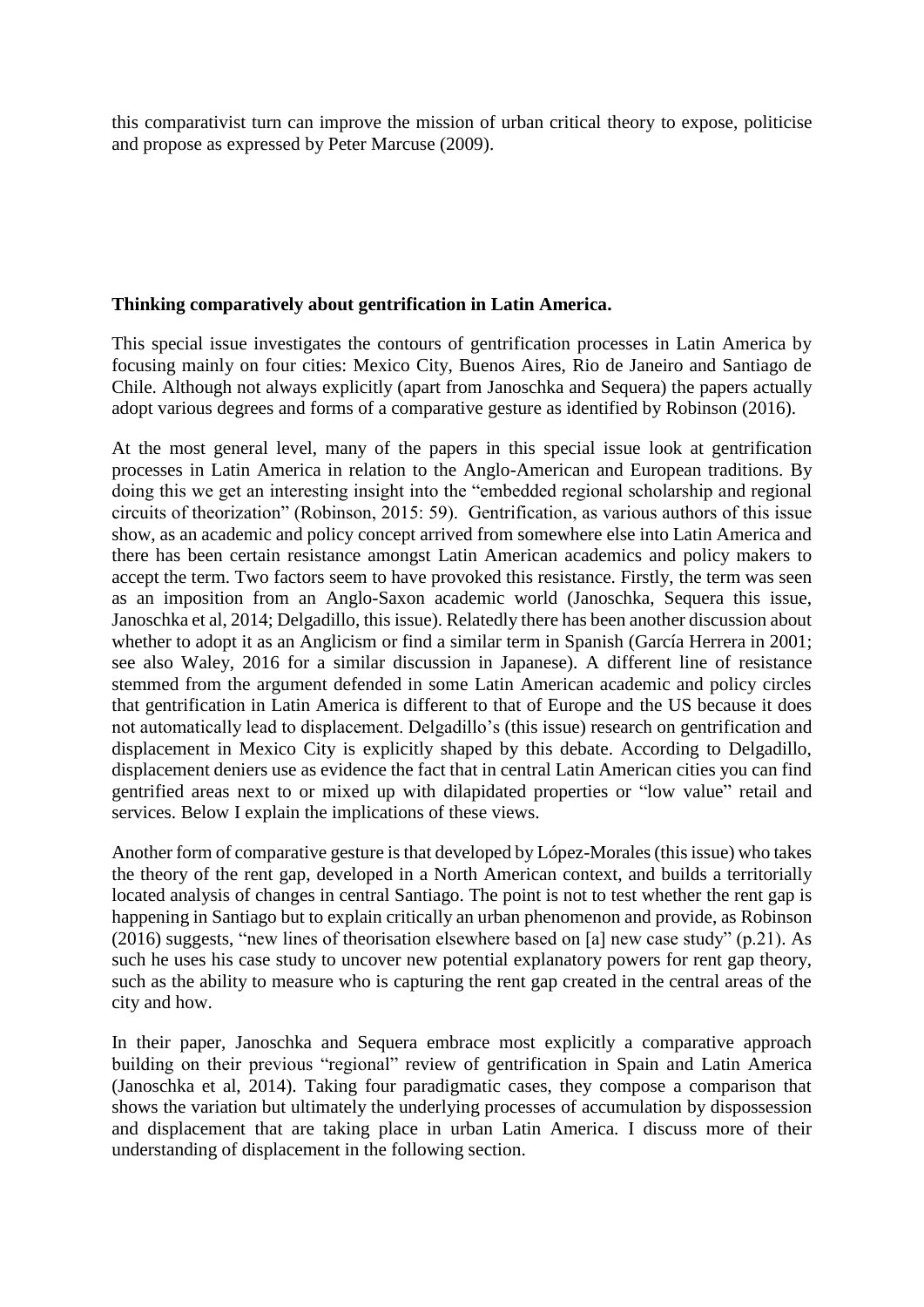Overall, an important finding from the "regional" look that this special issue has taken, is that in comparison to western European and US cities, gentrification seems to take a more violent and aggressive form. But at the same time, it is evident that resistance and contestation to these violent processes curtail, hinder and modify gentrification (see also Betancur, 2014). In many of the case studies in this special issue we see that class restructuring initiatives by the state and/or private actors often do not achieve the expected aims. In the following section I take these two main distinctive characteristics of gentrification in Latin America - displacement and resistance - and delve deeper into them by looking comparatively at the cities in this issue and beyond.

## **Variegated forms of displacement**

Displacement of the poorest in cities from central or strategic areas is of course well-known and documented since the Chicago School's models of invasion and succession. However, as Slater (2006) has argued, the injustice of gentrification-induced displacement took a back seat in the explosion of gentrification literature in the 1990s and 2000s. This is now being redressed to some extent by the expansion of gentrification research beyond the Global North, where displacement seems more aggressive (see Lees, Shin and Lopez-Morales, 2015, 2016).

In this special issue on Latin American gentrification we are able to trace many different forms of displacement and most of the authors use Marcuse's (1985) typology while expanding and adapting it Direct and visible displacement of residents and street vendors is definitely very present in the Latin American cities discussed. Rio perhaps shows the most aggressive form of this due to the various mega-projects and events that have taken place since the 2007 Pan-American Games (Gaffney, this issue) which are displacing poor residents from central and strategic areas in their thousands (Comitê popular Copa e Olimpíadas Rio, 2015). Lees, Shin and López-Morales (2016) have also singled out mega-project related displacement in their work as a particular feature of cities in the Global South.

But, what I think is more prominent from this regional look at displacement is the more subtle, indirect, drawn out and exclusionary forms of displacement that are taking place. Delgadillo makes this in fact the main conclusion of his critical review of urban development in Mexico City. There is also plenty of direct and visible displacement in Mexico City, like the relocation of street vendors from the central tourist streets, but his major concern is that the "new real estate and services are unaffordable for resident populations" ( $page 6$ ). A similar conclusion is drawn from the case of Santiago where López- Morales' (this issue) research has been aimed at showing how the recent state-subsidised urban redevelopment projects to build high rise tower blocs produce various types of displacement. In a similar way to Delgadillo, this research effort is partly driven to counter positive evaluations from policy makers and academics who have overlooked displacement. Following a neoclassical logic, public authorities consider that interventions that increase the price of land would be beneficial to the old residents (in the main owner occupiers) as they can sell their property at good prices and access new housing. By showing how uneven the "local geography of power relations" ( $page 7$ ) is, Lopez-Morales demonstrates that the markets do not work in favour of existing residents who are indeed displaced from their neighbourhoods.

Looking across the various cities in this special issue, we realise that the relationship between a moment of displacement and the moment of upgrading or intervention in the built environment is not always clear or unidirectional, which in turn makes it difficult to denounce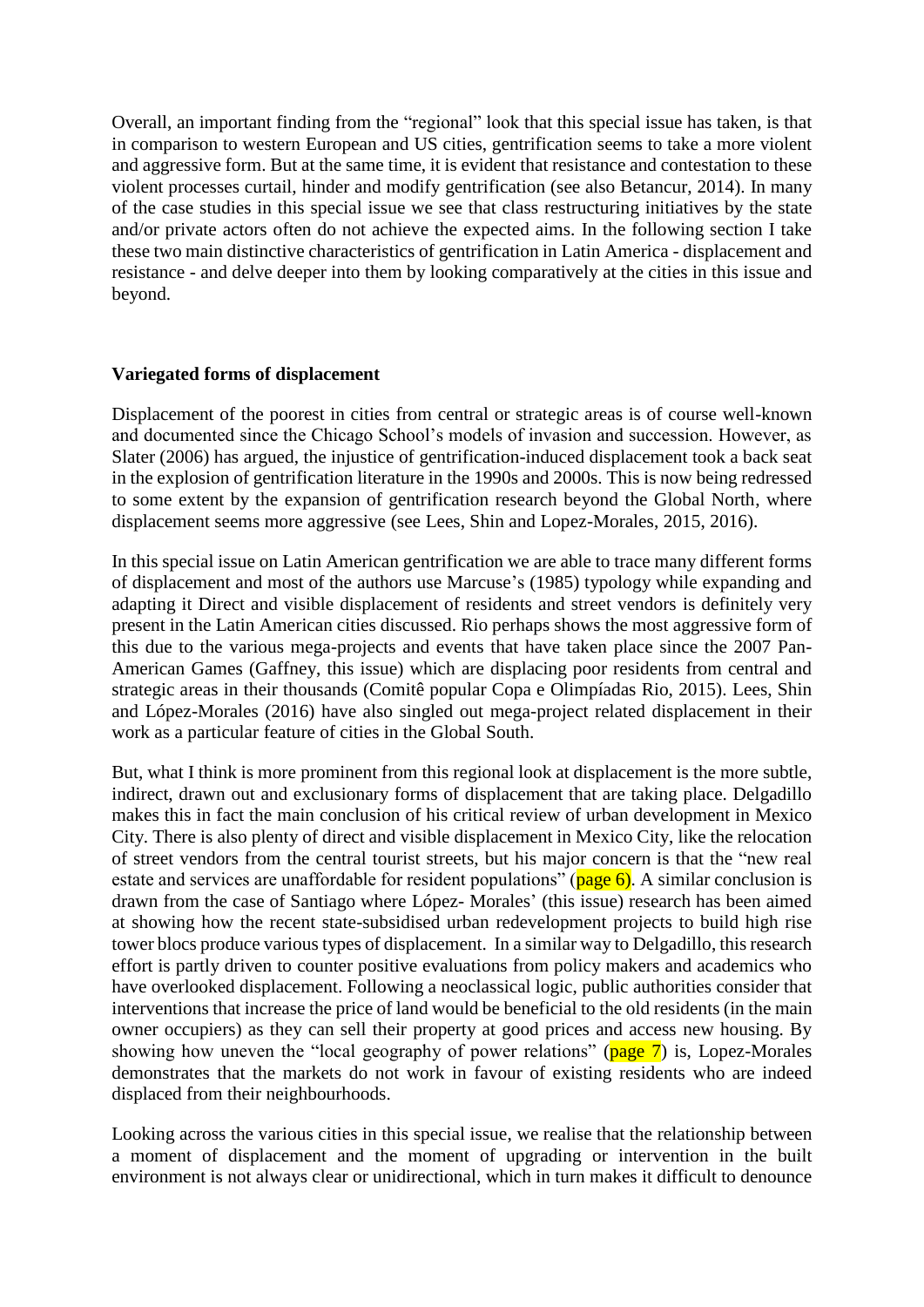public authorities and galvanise resistance. Gaffney (this issue) for example talks about the displacement of residents in Rio de Janeiro, from a residential tower block that were paying relatively low rents in a wealthy neighbourhood. Wanting to exploit the rent gap the owner struck a deal with hotel developers, but due to various problems including the residents' efforts to delay the eviction, the conversion into a hotel never took place. Gaffney poses the question "[w]hile there is evidence of exclusionary displacement, the continued vacancy of the building calls into question whether or not gentrification has occurred  $\gamma$  age  $\gamma$ ). The fact that Gaffney seems to be looking for a direct link between displacement and gentrification is perhaps limiting. Delgadillo (this issue) in contrast argues that "gentrification processes happen at different speeds, rhythms and intensities, and thus social displacement can be a condition for gentrification to happen or a future result of investments that are being made" ( $page 6$ ). Displacement can therefore happen alongside other processes and take place over a much longer time frame; it is not always an effect from a particular intervention such as an urban redevelopment project, a mega-event, or a government policy.

Janoschka and Sequera (this issue) go even further than Delgadillo and expand the concept of displacement to that of dispossession, a much wider notion which goes beyond the loss of place but also the destruction of cultural practices, re-appropriation of heritage, and marketization of commonising practices. Dispossession can therefore also take place without a physical displacement when the neighbourhood around you has changed in a way that you feel dislocated and "out of place". Relatedly, Inzulza-Contardo (this issue: page 16), looking at the new typologies of high rise blocks in central Santiago, talks about the "loss of neighbourhood identity and meaning".

What we learn from comparing across these cities is that a narrow understanding of the link between gentrification and displacement often leads to the under reporting of negative effects of urban interventions. Critical urban studies researchers therefore need to have a wider methodological lens to be able to capture the subtle, prolonged, indirect and invisible forms of displacement.

## **Resistance and limits to gentrification**

-

If displacement has sometimes been downplayed in gentrification research, resistance, mobilisation and activism around gentrification has definitely been off the main research agenda and this is probably because of the disproportionate look at global north cites<sup>1</sup>. Indeed resistance to gentrification seems more prominent and successful in global south cities (Lees, Shin and López-Morales, 2016) and in particular Latin American cities (Betancur, 2015 and Janoschka et al, 2015). Indeed Rodríguez and Di Virgilio argue in this special issue that Latin American cities have much to contribute to the study of anti-gentrification practices.

One of the reasons for this lack of research is that often the term or concept of gentrification itself does not feature in urban grassroots campaigns and activities. For the case of Buenos Aires, Rodríguez and Di Virgilio find that social movements "build responses against gentrification but they do not arise as a reaction to it" ( $_{\text{pages}}$  14-15). Displacement is generally the issue that most campaigns and urban movements react to or try to prevent and we see many

<sup>&</sup>lt;sup>1</sup> There is however emerging research on resistance to gentrification and displacement in London (González and Dawson, 2015 for resistance to retail gentrification; Lees and Ferreri, 2016 and see Special feature of the *City* Journal on London's Housing crisis and its activisms).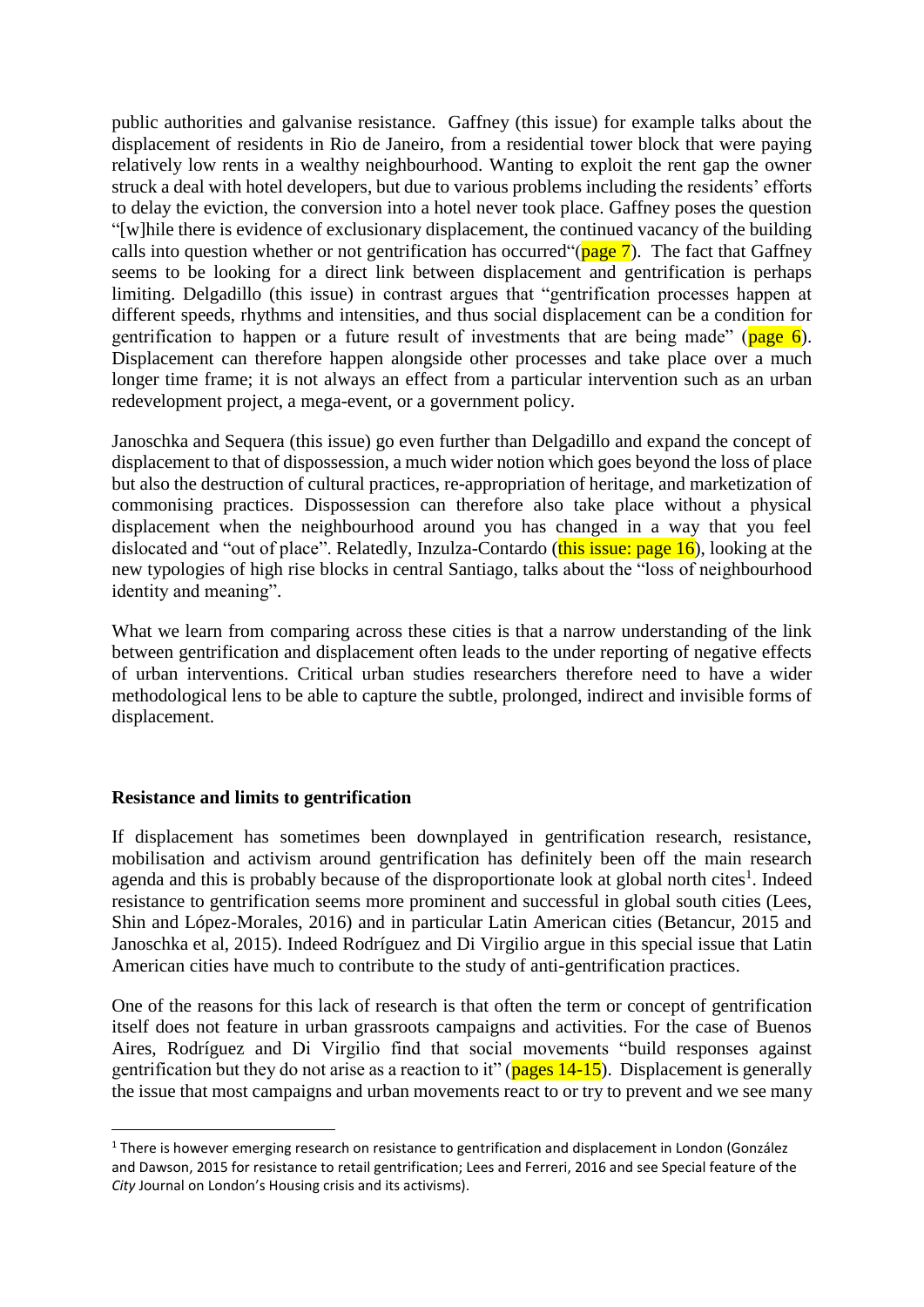instances of this in the cities discussed in this special issue and beyond. Delgadillo mentions campaigns and opposition against the recent strategic interventions in Mexico City. In central Santiago, there have been some resistance practices such the occupation of abandoned lots and houses by families who otherwise would have had to move out to peripheral locations (Casgrain and Janoschka, 2013). In a different case, residents in Santiago fought and won a case against a local master plan that would have displaced many residents (see Lees, Shin and López-Morales, 2016: 165). In Rio, there have been significant mobilisations against the eviction of residents from favelas and in 2013 we saw a major mobilisation against the unaffordability of public transport escalating into an anti-mega event protest which has had some successes in defending several collective spaces (Venturini, 2014).

Another reason to explain the relative invisibility of anti-gentrification resistance is that it has not often taken the form of mass urban movements but more often than not, everyday life micro-practices of contestation. Here the work of Rodríguez and Di Virgilio and Janoschka and Sequera (this issue) is very interesting in explaining how in Latin American cities, resistance can take the form of popular survival practices such as squatting, informal employment or informal housing. In a similar way, Zibecchi (2012) has reconceptualised the informal urban peripheries in Latin American cities as "counter powers from below" which have developed a parallel world of communitarianism, use value, autonomy and selfmanagement. In this special issue, authors show that these subaltern urbanisms are still taking place right at the centre of cities in tension and conflict with gentrifying processes. Similar arguments have been made by Gillespie (2016) for the case of Accra in Ghana where he shows how informal workers and residents build "urban commons" through everyday life practices such as cultivating vacant land in the city, appropriating pavements and turning them into improvised marketplaces. These commoning practices act as forms of pushing back from urban dispossession. But what Janoschka and Sequera (this issue) also note is that the last decade of growth and poverty reduction in Latin America has created a new middle class that is progressively looking at these informal practices as marginal and vulgar, and hence revanchist policies to re-appropriate these subaltern urbanisms are increasingly supported by the middle classes. Rodríguez and Di Virgilio (this issue) identify other forms of resistance to displacement which are less informal and indeed related to state interventions. This kind of housing was possible due to a law implemented by the local authority after much pressure from social movements. This state initiative for them has been key in arresting gentrification and displacement of low income communities in Buenos Aires.

These variegated forms of anti-displacement and anti-gentrification practices can be theorised not only as forms of displacement but as limits to gentrification. Betancur (2015: 6) is quite explicit when he says that in Latin America, in contrast to Global North cities, gentrification processes clash against "stubborn resistance of environments of self-help/self-employment that the lower classes carved for their livelihoods". These are the poor residents that still live in the historic city centre of Mexico City or in the central favelas of Rio. This is why central cities are sometimes still not attractive for capital investment and the privately-led exploitation of the rent gap is difficult to realise. Strong state intervention such as seen in Mexico City and Santiago or in Rio through the mega-event/project tactic is needed to prepare the ground but any urban transformation is always contested and conflictive.

### **Building critical urban comparative studies**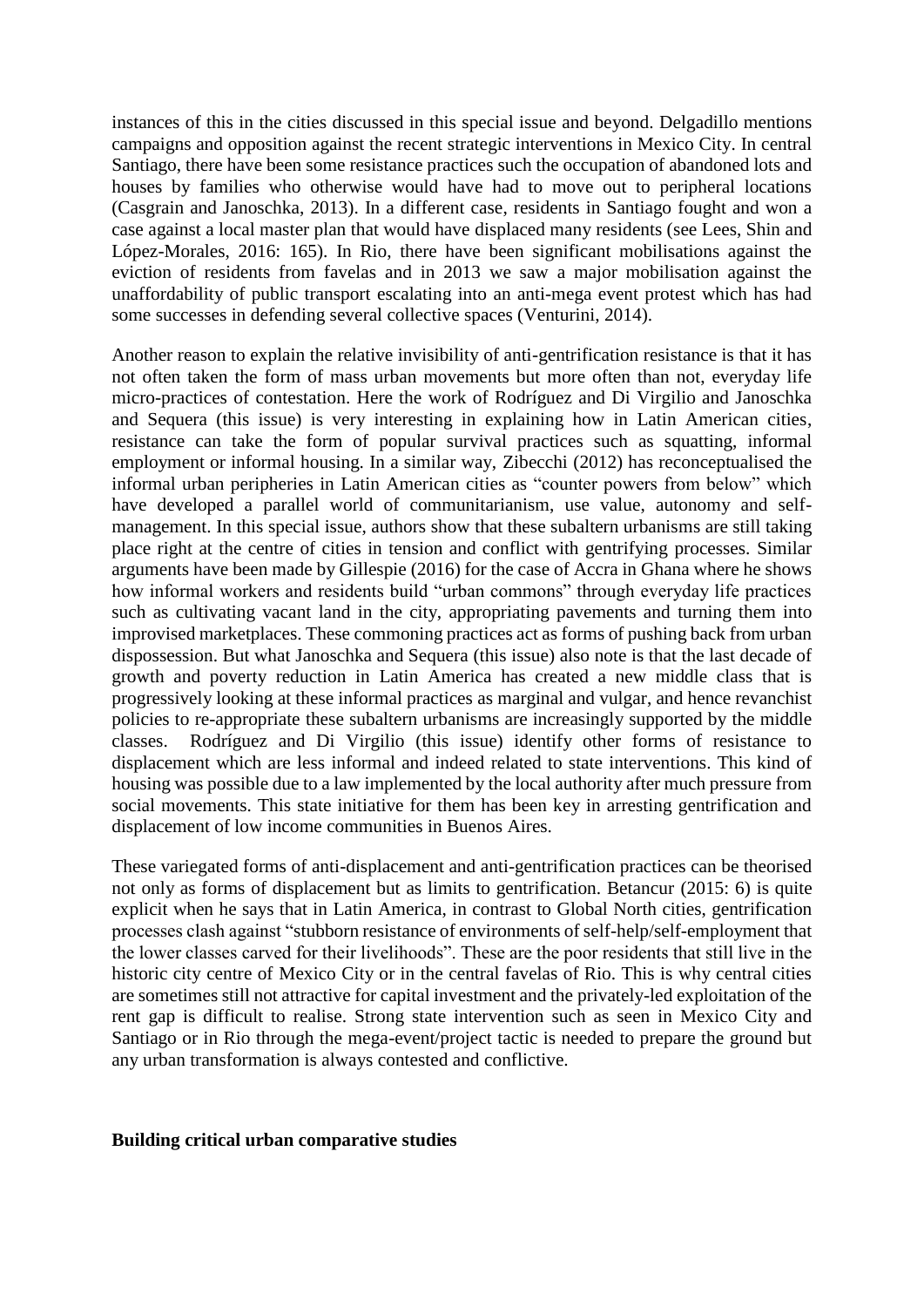As explained above, displacement and resistance to gentrification are two topics that have not always been sufficiently developed within gentrification studies. However these are very important issues in Latin American Cities and more generally in global south cities (Lees, Shin and López-Morales, 2016). As gentrification processes in these cities are becoming increasingly known and studied we might expect a feedback loop that could help us increase attention on these processes in cities around the world. Looking at cities from elsewhere, as proposed by Robinson (2016), can definitely open new research questions which in this case push forward questions of urban (in)justice.

Critical urban theory's purpose, as argued by Marcuse (2009), is to help develop the principles towards a right to the city. It has to expose, propose and politicise. It should expose the injustices that lead many in the city to feel oppressed and alienated, to be dispossessed from their homes and livelihoods. But going "beyond the expose") critical urban theory should also work towards proposing, with those affected, strategies to achieve the right to the city. Marcuse remarks that "a critical urban theory […] needs to expose the common roots of the deprivation and discontent, and to show the common nature of the demands and the aspirations of the majority of the people" (Marcuse, 2009: 195 emphasis added). Here Marcuse mainly refers to the common roots and nature of injustice across different sectors of society (health, housing, work, etc.) but a similar case could be made to relate different geographies of injustice such as those evident in this special issue. The comparative gesture can help refine this critical urban theory aim investigating to what extent the roots and causes of urban injustice are common, related, interconnected or different across the urban world. At one level it might be useful to highlight the commonalities of urban injustice as a strategy to create inter-urban solidarities and share analytical resources. But at a more fine grain level the analysis of urban injustices needs to be rooted in its own context. At the same time, as argued by the proponents of the comparative gesture and authors of this issue, learning from other contexts and borrowing tools and concepts from other places can be very powerful. In Latin America gentrification was often denied and dismissed by some academics and policy makers as a concept imposed from the global north. This however seemed to be partly a strategy to silence the negative aspects of urban renewal processes, in particular the displacement of the poorest in cities. Therefore, using the gentrification concept has become a kind of urban critical theory weapon to expose the urban injustices of some policies. There is therefore a lot of value in academics and activists learning from each other and across various geographies.

In sum, this critical comparative urban work, as displayed by the editors and authors of this special issue, can be the key to circulating, translating and adopting debates on urban justice across different geographical contexts. And in doing so, it can contribute to the critical questioning of urban policy, working with others to expose, politicise and propose ways to make cities more just. As argued by McFarlane (2010: 734) a "reading of theory in travel", such as gentrification, "links the circulation of theory and knowledge to possibilities for social change".

## **References**

Betancur, John J. (2014) Gentrification in Latin America: Overview and Critical Analysis, Urban Studies Research, Article ID 986961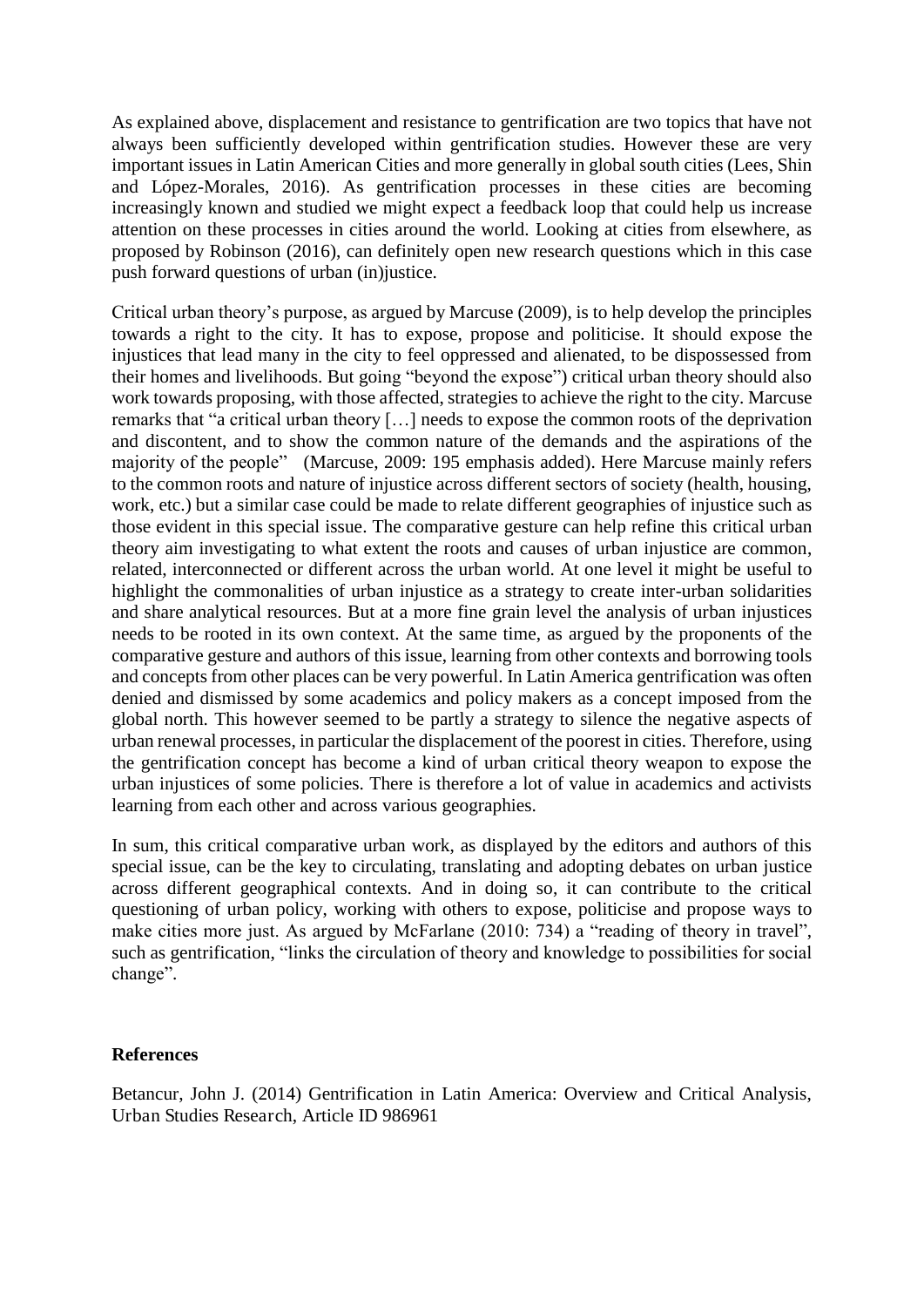Casgrain, Antoine and Janoschka, Michael (2013) Gentrificación y resistencia en las ciudades latinoamericanas. El ejemplo de Santiago de Chile, Andamios 10 (22), 19-44 [http://www.scielo.org.mx/scielo.php?script=sci\\_arttext&pid=S1870-00632013000200003](http://www.scielo.org.mx/scielo.php?script=sci_arttext&pid=S1870-00632013000200003)

Comitê popular Copa e Olimpíadas Rio (2015) Mega-Events and Human Rights Violations in Rio de Janeiro Dossier Rio 2016 Olympics: The Exclusion Games. Available here: https://comitepopulario.files.wordpress.com/2016/03/dossiecomiterio2015\_eng1.pdf

Delgadillo, Victor (2015) Desafíos para el estudio de desplazamientos sociales en los procesos de gentrificación, Contested Cities Working Paper Series, Serie III, Realidades de procesos de desplazamiento en América Latina. Available at [http://contested-cities.net/working](http://contested-cities.net/working-papers/2015/desafios-para-el-estudio-de-desplazamientos-sociales-en-los-procesos-de-gentrificacion/)[papers/2015/desafios-para-el-estudio-de-desplazamientos-sociales-en-los-procesos-de](http://contested-cities.net/working-papers/2015/desafios-para-el-estudio-de-desplazamientos-sociales-en-los-procesos-de-gentrificacion/)[gentrificacion/](http://contested-cities.net/working-papers/2015/desafios-para-el-estudio-de-desplazamientos-sociales-en-los-procesos-de-gentrificacion/) 

García Herrera, Luz Marina (2001) Elitización: Propuesta en español para el término gentrificación, Biblio 3W, Revista Bibliográfica de Geografía y Ciencias Sociales Vol 6(332). Available at<http://www.ub.edu/geocrit/b3w-332.htm>

Gillespie, Tom. (2016) Accumulation by urban dispossession: struggles over urban space in Accra, Ghana. Transactions of the Institute of British Geographers 41 (1), 66–77

González, S., and G. Dawson. (2015) Traditional Markets Under Threat: Why It's Happening and What Traders and Customers can do. Leeds: University of Leeds. [http://tradmarketresearch.weebly.com/report.html.](http://tradmarketresearch.weebly.com/report.html)

Harris, Andrew (2008) From London to Mumbai and back again: Gentrification and public policy in a comparative perspective, Urban Studies 45(12) 2407-2428

Inzulza-Contardo, Jorge (2016) Contemporary Latin American gentrification? Young urban professionals discovering historic neighbourhoods. Urban Geography forthcoming

Janoschka, Michael and Sequera, Jorge (2016) Gentrification in Latin America: addressing the politics and geographies of displacement, Urban Geography, forthcoming

Janoschka, Michael, Sequera, Jorge and Salinas, Luis (2014) Gentrification in Spain and Latin America — a Critical Dialogue, International Journal of Urban and Regional Studies 38(4), 1234-65

Lees, Loretta (2014) Gentrification in the Global South?, in Parnell,S. and Oldfield,S. (eds) The Routledge Handbook on Cities of the Global South, Routledge: New York,, pp.506-521.

Lees, Loretta (2012) The geography of gentrification Thinking through comparative urbanism. Progress in Human Geography 36(2), 155-171

Lees, Loretta, Bang Shin, Hyun and López-Morales, Ernesto (2016) Planetary Gentrification. Cambridge: Polity Press

Lees, Loretta, Bang Shin, Hyun and López-Morales, Ernesto (Eds) (2015) [Global](https://scholar.google.co.uk/citations?view_op=view_citation&hl=en&user=vrJyaCsAAAAJ&sortby=pubdate&citation_for_view=vrJyaCsAAAAJ:KxtntwgDAa4C)  [gentrifications: Uneven development and displacement.](https://scholar.google.co.uk/citations?view_op=view_citation&hl=en&user=vrJyaCsAAAAJ&sortby=pubdate&citation_for_view=vrJyaCsAAAAJ:KxtntwgDAa4C) Bristol: Policy Press Lees, Loretta and Ferreri, Mara (2016) Resisting gentrification on its final frontiers: Learning from the Heygate Estate in London (1974–2013), Cities, [doi:10.1016/j.cities.2015.12.005](http://dx.doi.org/10.1016/j.cities.2015.12.005)